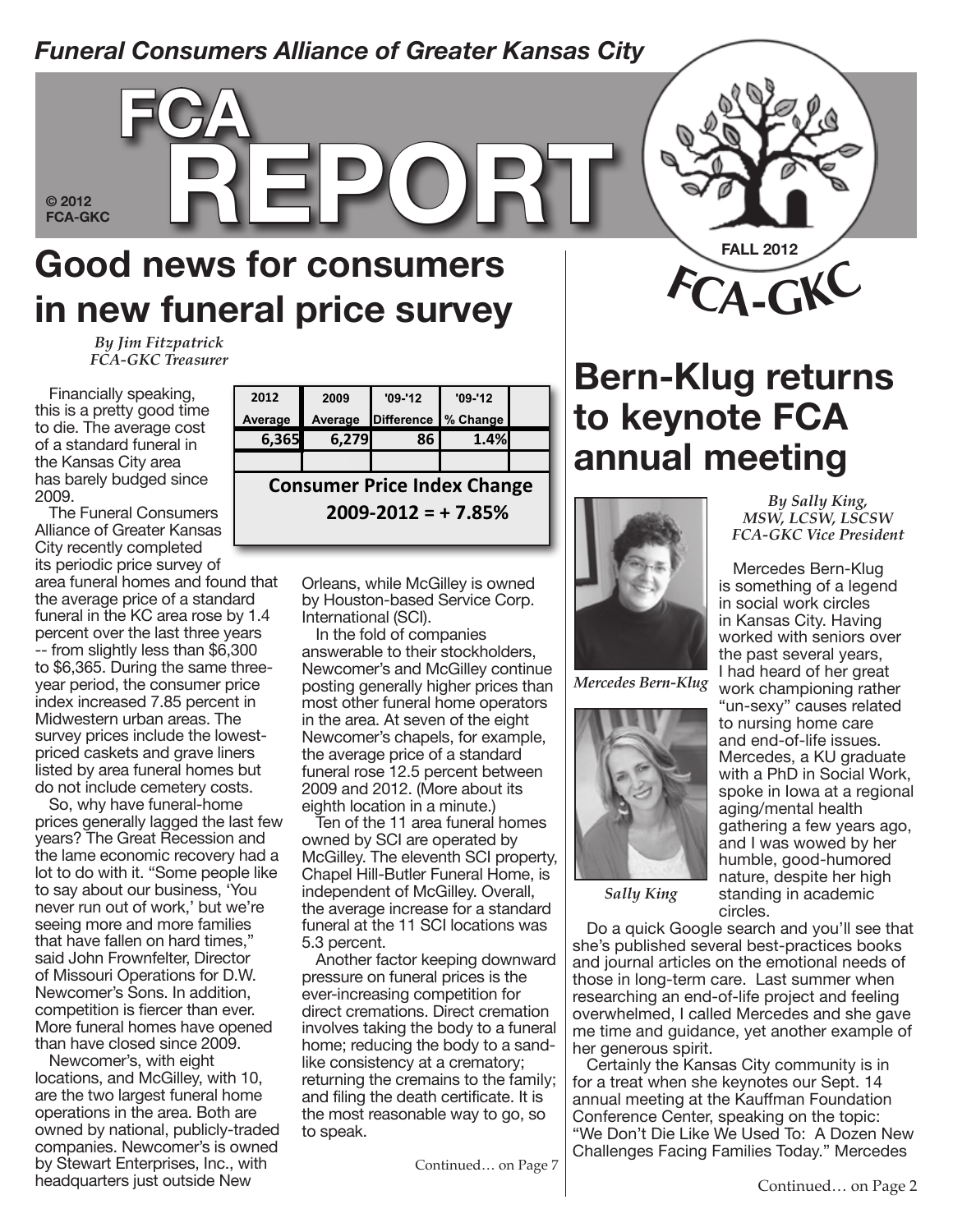### **Funeral industry trends and pressures**

*By Steve Nicely FCA-GKC President*

We live in an exciting period of seismic change --- and resistance to change --- on many fronts. The funeral industry is no exception.

#### **Natural burial**

We see a couple more cracks in the stone wall of resistance to natural burial, also know as green burial. Mount Muncie Cemetery in Lansing has joined Lawrence's Oak Hill Cemetery in offering natural burial sections. And the Sisters of Charity of Leavenworth now offer this option to members of their order at their private cemetery at the Motherhouse. Now if we could just get a few cemeteries closer to the heart of the city...

Our board member Nancy Petersen returned from the FCA national convention believing that natural burial will eventually overtake cremation in popularity. Why? It's much better for the environment. One turns the body into rich, nourishing soil; the other pipes it up a chimney into the atmosphere as carbon dioxide, heat, hydrocarbons and vaporized mercury from tooth fillings. I wouldn't want to live near one. When people realize that, they'll demand natural burial, she thinks. Meanwhile, I've heard of a couple of cases where a cemetery provided natural burial for special cases against its own policy. A couple more cracks in the wall.

I got a little insight recently into the resistance of Catholic Cemeteries of Northeast Kansas to natural burial. Driving through Mount Calvary Cemetery at 38th and State Ave. in Kansas City, KS, I noticed how full it was and how well-groomed it was. I learned later, it contains 25,000 graves, most with large stones, and has fewer than 200 graves left to sell. Can you imagine mowing and trimming around all those stones? The income from sales is exhausted, but the expense of Mount Calvary's maintenance goes on and on and on.

No metal casket, no embalming and no vault cut into profits and increase ground maintenance costs. The growth of cremation also cuts sharply into cemetery profits. Still, there is no excuse why Catholic cemeteries on both sides of the State Line, representing a church that

considers the earth as sacred, a manifestation of the divine, do not open space in one or two of their cemeteries to offer the option of natural burial. The Wichita diocese has done it. These



*Steve Nicely*

two should also. As you may have guessed, I am a disgruntled Catholic on this issue.

#### **Cremation**

The trend in favor of cremation continues here and nationally. Jim Fitzpatrick's funeral price survey article on the cover makes a couple interesting points. The cremation rate in our area has doubled in 10 years to 40 percent. It's a demand that cannot be denied resulting in more ovens operating around town for longer hours. That trend is costing the funeral industry a lot of lost business. You can get a direct cremation for \$675 versus the average funeral of over \$6,000 not counting cemetery costs. The industry resisted cremation as long as possible. It is resisting natural burial the same way.

#### **Funeral directors grumble**

As in the past, about half of the area's funeral homes did not respond to our written request to send their General Price Lists (GPL) for our survey. Thus, we had to visit many of those funeral homes in person to obtain their prices. They cannot deny us without breaking the law.

We are apt to hear complaints during such encounters with funeral directors. FCA is preoccupied with prices. They also say they provide a valuable service of a higher quality than others, which justifies the numbers in their GPLs. And if a family arrives under hardship conditions, "we will work with them," an owner told me. "We will find a way."

Sometimes (and I know it's true), funeral directors do not get paid. We have to sympathize with situations like that. It's also true that FCA-GKC is preoccupied with prices. You cannot look at all those numbers on pages 4 and 5 and think otherwise. But we don't try to tell people how much to spend. We think they should spend as much as they want. We just want them to be informed and to know their options. That's all.

⌘⌘⌘

#### **Bern-Klug keynotes annual meeting**

continued from Page 1

said she will focus "on ways in which dying has changed during the 20th century and what that means for us in the 21st century."

Mercedes is an Associate Professor of Social Work and Aging at the University of Iowa. Her specialty is long-term care, particularly nursing home care, and the emotional issues that residents and families often face. But what makes Mercedes a legend in our eyes is her dedication in volunteering for our Kansas City FCA from 1994 to 2004, and her behindthe-scenes work making our price surveys happen during those years. Thankfully, Mercedes' advocacy didn't end once she moved to Iowa. She continues to work with students to conduct funeral price list surveys in Iowa as well.

The annual meeting also will feature the release of our 2012 Funeral Price Survey, as well as the heartwarming personal account of Nancy Jobe (see article on page 3), who arranged a grassroots, green burial for her beloved husband after his sudden death this year. Contact hour certificates for social workers will be offered as well. Our annual meeting will be at 3 p.m. Friday, Sept 14, in the Kansas City Room at the Kauffman Foundation Conference Center, 4801 Rockhill Road, Kansas City, MO 64110. The public is welcome.

An RSVP would be helpful at fca.gkc@gmail.com or 816-561-6322.

⌘⌘⌘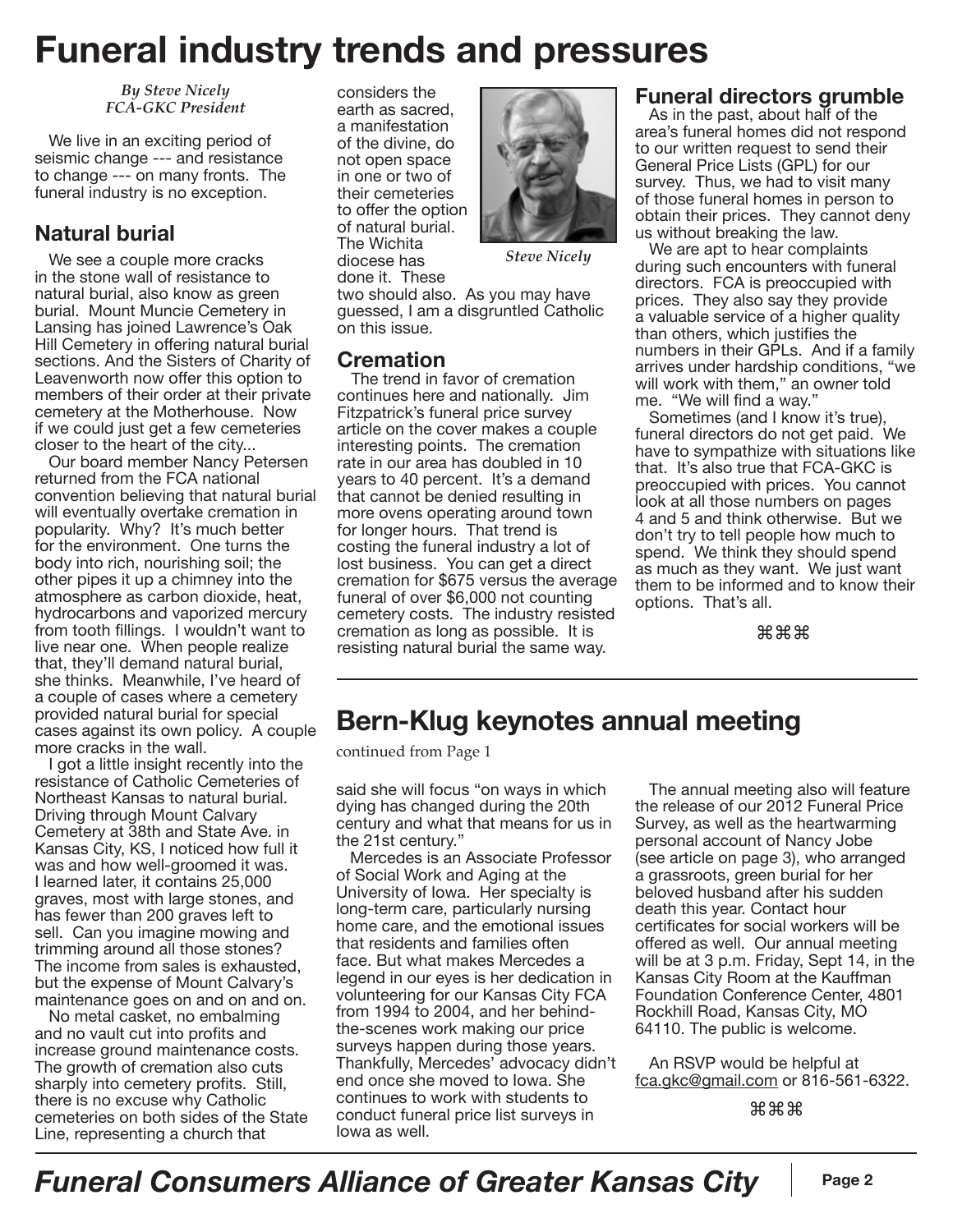### **He wanted a natural burial but…**

*By Steve Nicely FCA-GKC President*

Nancy Jobe attended a presentation in Kansas City some months ago given by FCA-GKC Vice President Sally King in which the topic of natural burial was discussed. That evening at their Gardner, KS, home, Nancy told Randy, her husband of 27 years, what she had learned at the presentation. Part Native American, Randy said he liked the idea of his body being returned to the earth in its natural state following death, meaning no embalming, no metal casket, and no concrete vault.

On April 22 this year at the age of 57, Randy suffered a massive heart attack at home and died. Nancy dialed 911. It seemed to her like "everyone and their brother" responded including Med Act, volunteer firefighters, and county sheriff's officers. She sat on the floor with her back against the wall while they tried to revive him. It was no use.

Then came the awful question: Where did she want his body taken? Her own unanswered thoughts raced through her mind: *We have made no arrangements. I'm not ready. What should I do? How can I honor his wishes for a natural burial?* One answer became clear: *Leave him alone until I make some calls.*

She contacted a funeral home in

Nancy Jobe will discuss the details and answer questions about her husband's death and burial as a guest speaker at the annual meeting on September 14 of the Funeral Consumers Alliance of Greater Kansas City. She is a trainer and regional liaison for CLAIM, the state health insurance assistance program in Missouri. The FCA-GKC annual meeting will be at 3 p.m. in the Kansas City Room at the Kauffman Foundation Conference Center, 4801 Rockhill Road, Kansas City, MO 64110. An RSVP would be helpful at fca.gkc@gmail.com or 816-561-6322. The public is welcome.

Lawrence, KS that would charge \$3,900 for its part in a natural burial process. When she asked, "What do I get for that?" the funeral director seemed defensive. Pick up the body. Prepare it. Use of our facility. File the death certificate and obituary.

"I am basically a cheap person," she told our Funeral Consumers Alliance



*The Jobes on their 25th anniversary.*



*Handprints of 9 grandchildren.*

board later. "Randy and I have always felt that funeral homes take advantage of grief ..." Her continued search found First Call, a private morgue service. They arrived within an hour of the call, which happened to be four hours after Randy's death, and transported the body to their refrigerated facilities in Kansas City,

KS. Now she had time for necessary planning.

She got on the internet researching "green burial." The city-owned Oak Hill Cemetery in Lawrence popped up. She and her three sons went for a look. At first, they were put off by the backhoe and pile of dirt near the entrance to Oak Hill's natural burial section. But when they entered the wooded canopy, it was beautiful.

"Dad would like this," one son said. "You boys decide where you want him buried," she said.

Randy died at 1:45 Sunday afternoon. At 1 p.m. Tuesday, family and friends gathered at the cemetery for private services and burial. First Call prepared the body, placed it in a shroud and then inside a cardboard



*Firefighter son Daniel as honor guard.*

cremation container. It was delivered to the cemetery and then placed on a cart with boards (to support the cardboard container) with three coiled ropes on each side. Randy's children decorated the container attaching a scroll with the handprints of the Jobe's nine grandchildren (all 9 years and younger) to the box. Once a professional bass fisherman, Randy's fishing shirt, hat and award patches were placed on the lid. One son, a firefighter and member of the Memorial Guard, wore his dress uniform. Another, who works at an airport, arranged a flyover of two vintage airplanes. Native American flute music was played during the processional of his body to the gravesite.

Randy's sons lowered the container into the grave with the ropes, and then refilled the grave with shovels. On Father's Day an engraved native stone boulder was installed as a headstone and a redbud was planted on the grave. The grandchildren threw wildflowers.

The cemetery costs totaled \$2,280 including \$800 for the plot, \$750 for opening and closing the grave, \$485 for the boulder and \$245 for the tree. All remaining costs totaled \$485 for a grand total of \$2,775, which was still \$1,025 less than the Lawrence funeral home was going to charge for its services alone. There was no viewing or visitation or service apart from the cemetery.

Nancy's comments about the experience: "It gave me so much peace. It was way more personal, almost healing. And this way is better for the earth."

⌘⌘⌘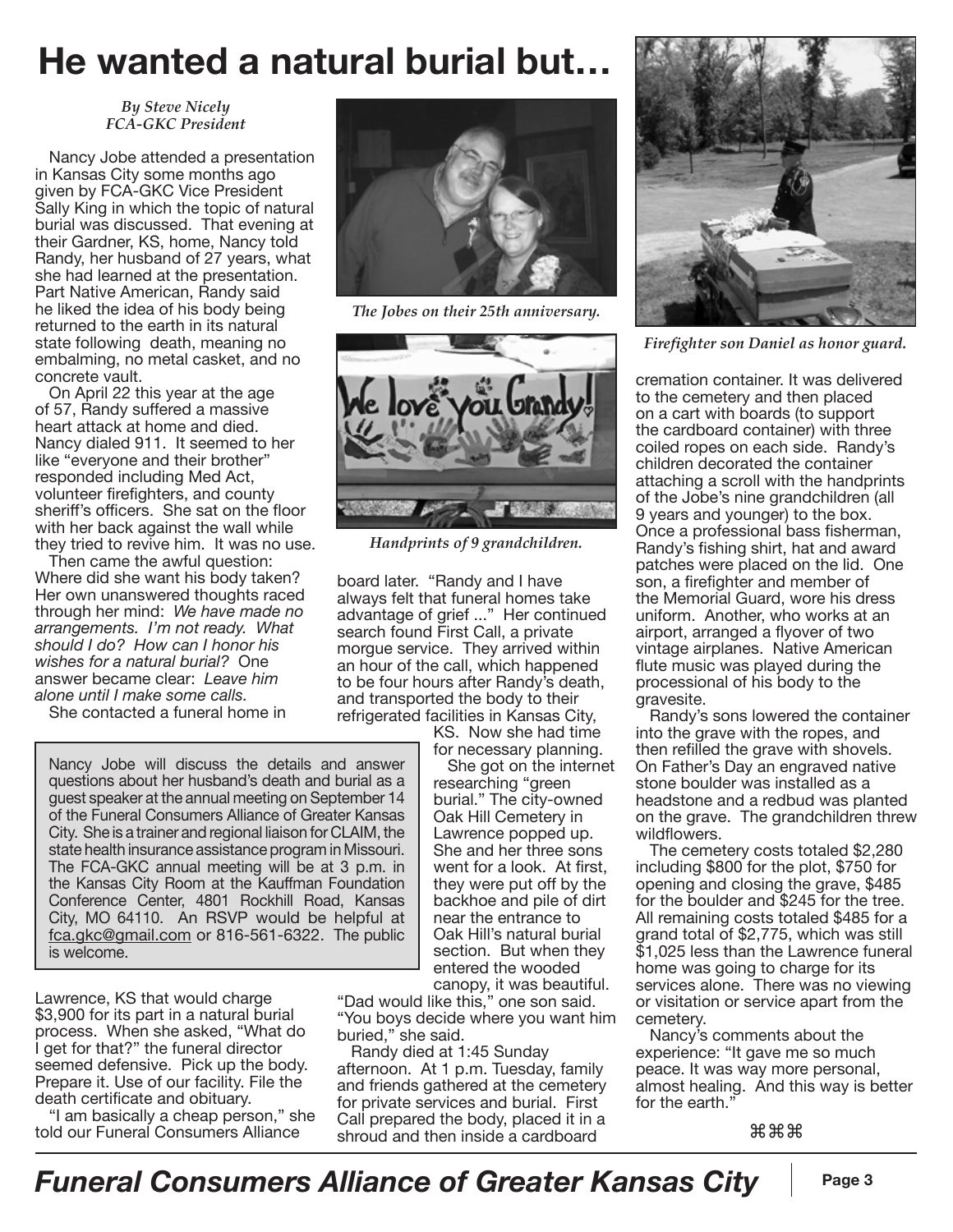Page 4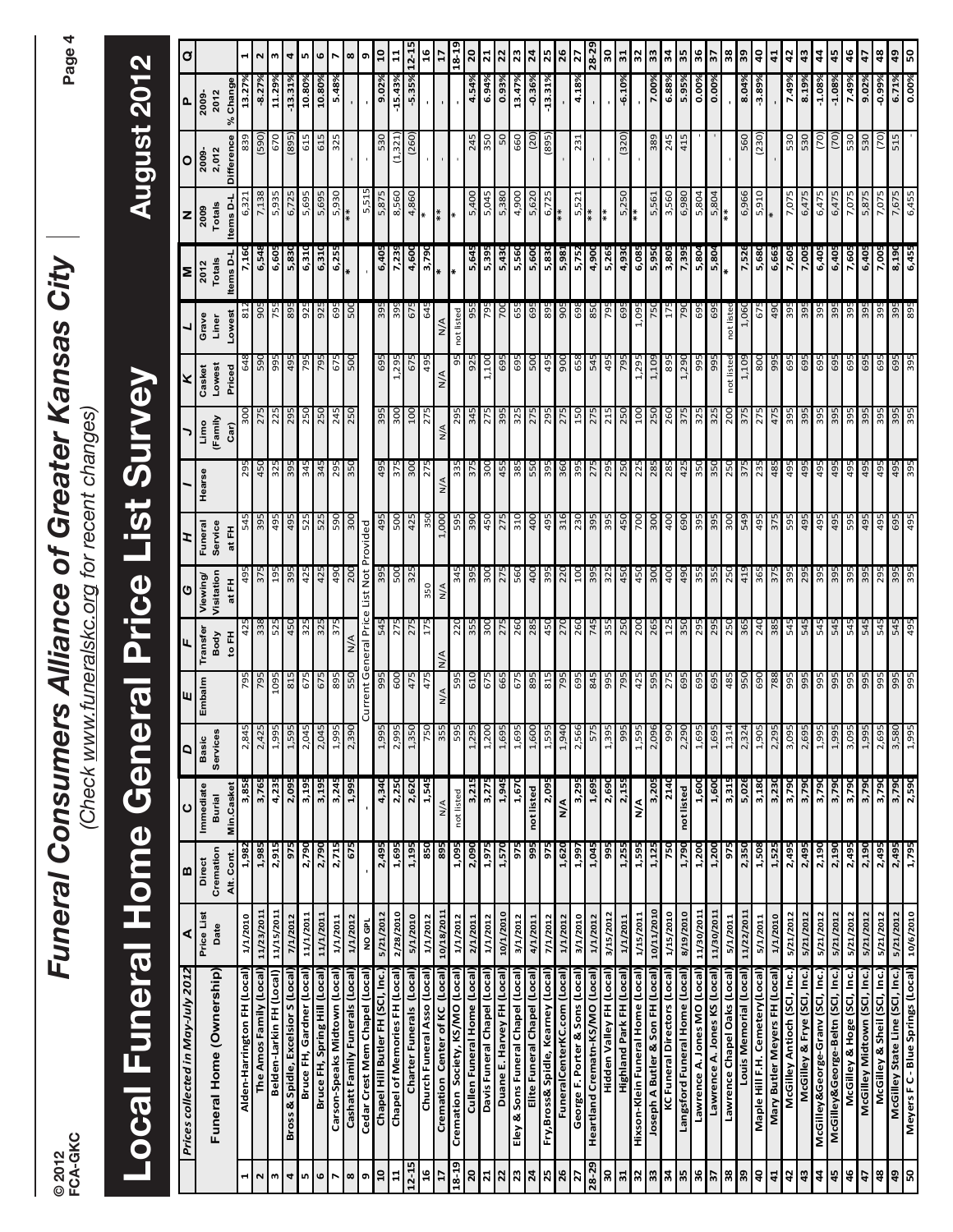|  | © 2012<br>FCA-GKC |  |
|--|-------------------|--|

| 51                             | 52                            | 53                                 | ង                               | 55                                | 56                    | $\frac{5}{2}$                   | 58                               | S9                             | 9                            | 5                             | 29                        | 63                              | 5                              | 65                   | 99                             | 67-69                           | $\overline{z}$              | $\mathbf{r}$              | $72 - 74$                    | 75                            | 76                     | 77                              | 78                     | $\overline{5}$           | 80                           | នា                         | 82                             | 83                               | 84-85                  | 86                              | 87-88                                     | 89                                    |                                         |                               |                    |                |                             |                          |                      | Ø   |
|--------------------------------|-------------------------------|------------------------------------|---------------------------------|-----------------------------------|-----------------------|---------------------------------|----------------------------------|--------------------------------|------------------------------|-------------------------------|---------------------------|---------------------------------|--------------------------------|----------------------|--------------------------------|---------------------------------|-----------------------------|---------------------------|------------------------------|-------------------------------|------------------------|---------------------------------|------------------------|--------------------------|------------------------------|----------------------------|--------------------------------|----------------------------------|------------------------|---------------------------------|-------------------------------------------|---------------------------------------|-----------------------------------------|-------------------------------|--------------------|----------------|-----------------------------|--------------------------|----------------------|-----|
| 0.00%                          |                               | $-10.87%$                          | 6.71%                           | 6.71%                             | 14.30%                | 12.51%                          | 12.51%                           | 12.51%                         | 12.51%                       | 12.51%                        | 12.51%                    | $-6.08%$                        | 12.51%                         |                      |                                |                                 | -7.70%                      | 14.85%                    |                              | 1.82%                         | 3.96%                  |                                 |                        |                          | 2.34%                        |                            | 4.65%                          | 3.76%                            | 5.48%                  | 0.52%                           |                                           | 3.10%                                 | $09 - 12$                               | % Change                      | 1.4%               |                | Consumer Price Index Change | $+7.85%$                 |                      | Δ.  |
|                                |                               | (645)                              | 515                             | 515                               | 950                   | 1,050                           | 1,050                            | 1,050                          | 1,050                        | 1,050                         | 1,050                     | (510)                           | 1,050                          |                      |                                |                                 | (385)                       | 840                       |                              | 108                           | 230                    |                                 |                        |                          | 130                          |                            | 220                            | 180                              | 325                    | 28                              |                                           | 159                                   | $09 - 12$                               | Difference                    | 86                 |                |                             | $2009 - 2012 =$          |                      | О   |
| 6,455                          | ∗                             | 5,935                              | 7,675                           | 7,675                             | 6,645                 | 8,390                           | 8,390                            | 8,390                          | 8,390                        | 8,390                         | 8,390                     | 8,390                           | 8,390                          | $\ast$               |                                |                                 | 5,000                       | 5,655                     | ∗                            | 5,946                         | 5,815                  | $*$                             | $* *$                  | $* *$                    | 5,560                        | $*$                        | 4,730                          | 4,784                            | 5,930                  | 5,413                           | $*$                                       | 5,135                                 | 2009                                    | Average                       | 6,279              | 3              |                             |                          |                      | z   |
| 6,45                           | 4,900                         | 5,29                               | 8,190                           | 8,190                             | 7,595                 | 9,440                           | 9,440                            | 9,440                          | 9,440                        | 9,44                          | 9,440                     | 7,880                           | 9,440                          | 6,130                |                                | 5,77                            | 4,615                       | 6,495                     |                              | 6,054                         | 6,045                  | 5,865                           | 5,15                   | 5,800                    | 5,690                        | 6,900                      | 4,950                          | 4,964                            | 6,255                  | 5,441                           | 7,605                                     | 5,294                                 | 2012                                    | Average                       | 6,365              |                |                             |                          |                      | Σ   |
| 895                            | 850                           | 670                                | 395                             | 395                               | 835                   | 80Q                             | 800                              | 800                            | 80Q                          | 800                           | 800                       | 800                             | 800                            | D6Z                  | 750                            | 695                             | 295                         | 1,100                     | 995                          | 698                           | 950                    | 695                             | 750                    | 630                      | 870                          | 700                        | 650                            | 495                              | 695                    | 565                             | 875                                       | 699                                   | Grave                                   | Line                          | 712                | $\mathbf{a}$   | 686                         | 26                       | 3.8%                 |     |
| 395                            | 545                           | 395                                | 695                             | 695                               | 795                   | 1,095                           | 1,095                            | 1,095                          | 1,095                        | 1,095                         | 1,095                     | 1,095                           | 1,095                          | 1,000                | 1,014                          | 895                             | 295                         | 995                       | 895                          | 395                           | 850                    | 700                             | 600                    | 585                      | 1,160                        | 595                        | 1,000                          | 269                              | 675                    | 896                             | 695                                       | 800                                   | Casket                                  | Lowest                        | 770                | 86             | 793                         | (23)                     | $-2.9%$              | x   |
| 395                            | 275                           | 325                                | 395                             | 395                               | 285                   | 375                             | 375                              | 375                            | 375                          | 375                           | 375                       | 375                             | 375                            | 175                  | 395                            | 325                             | 265                         | 275                       | not listed                   | 150                           | 300                    | 550                             | 300                    | 235                      | 255                          | 350                        | 270                            | 375                              | 245                    | 395                             | 200                                       | 345                                   | Limo                                    |                               | 303                | $\mathbf{g}$   | 295                         | ∞                        | 2.7%                 |     |
|                                | 275                           | 300                                | 495                             | 495                               | 495                   | 375                             | 375                              | 375                            | 375                          | 375                           | 375                       | 375                             | 375                            | 375                  | 430                            | 425                             | 325                         | 250                       | 375                          | 445                           | 300                    | 550                             | 300                    | 300                      | 275                          | 400                        | 300                            | 400                              | 295                    | 380                             | 410                                       | 365                                   | Hearse                                  |                               | 372                | $\overline{8}$ | 349                         | 23                       | 6.6%                 |     |
| 495                            | 395                           | 600                                | 695                             | 695                               | 495                   | 495                             | 495                              | 495                            | 495                          | 495                           | 495                       | 495                             | 495                            | 595                  | $\frac{4}{2}$                  | 400                             | 475                         | 665                       | 500                          | 330                           | 500                    | 400                             | 550                    | 350                      | 450                          | 550                        | 150                            | 375                              | 590                    | 485                             | 495                                       | 300                                   | Service                                 | at FH                         | 476                | 2              | 472                         |                          | 0.8%                 | ェ   |
| 395                            | 395                           | 500                                | 395                             | 395                               | 465                   | 495                             | 495                              | 495                            | 495                          | 495                           | 495                       | 375                             | 495                            | 395                  | $\frac{4}{2}$                  | 395                             | 275                         | 360                       | 500                          | 100                           | 250                    | 400                             | 250                    | 275                      | 400                          | 550                        | 200                            | 250                              | $490^{\circ}$          | 200                             | 365                                       | 300                                   | Visitation                              | 준<br>ಕ                        | 379                | 86             | 362                         | 2                        | 5%                   | O   |
| 495                            | 745                           | 225                                | 545                             | 545                               | 435                   | 375                             | 375                              | 375                            | 375                          | 375                           | 375                       | 375                             | 375                            | 275                  | 300                            | 295                             | 295                         | 260                       | 350                          | 295                           | 300                    | 175                             | 300                    | 175                      | 210                          | 400                        | 135                            | 215                              | 375                    | 175                             | 385                                       | 260                                   | Transfer                                | Body                          | 357                | 86             | 326                         | 31                       | 9.5%                 | u   |
| 995                            | 845                           | 725                                | 995                             | 995                               | 995                   | 1,495                           | 1,495                            | 1,495                          | 1,495                        | 1,495                         | 1,495                     | 1,495                           | 1,495                          | 675                  | 750                            | 750                             | 695                         | 495                       | 895                          | 745                           | 700                    | 795                             | 600                    | 550                      | 575                          | 700                        | 550                            | 895                              | 895                    | 850                             | 760                                       | 600                                   | Embalm                                  |                               | 827                | 2              | 800                         | 27                       | 3.4%                 | ш   |
| 995                            | $\frac{5}{5}$                 | 550                                | 580<br>E                        | 580<br>3                          | 795<br>$\sim$         | 935<br>3                        | 935<br>S                         | 935<br>m                       | 935<br>S                     | 935<br>$\omega$               | 935<br>m                  | 495<br>Z                        | 935<br>S.                      | ,850<br>$\mathbf{r}$ | 540<br>$\sim$                  | 595<br>1                        | 695                         | ,095<br>$\mathbf{\Omega}$ | 995<br>H                     | .896<br>$\mathbf{z}$          | 895                    | 600<br>$\overline{ }$           | 500                    | 700                      | ,495                         | 655<br>$\mathbf{\Omega}$   | .695<br>1                      | 690                              | 995<br>H               | 495<br>1                        | 420<br>E                                  | 625                                   | $\mathbf{o}$<br>Basi                    | <b>Sec</b><br>Servic          | 087<br>$\tilde{a}$ | 88             | 990<br>$\tilde{a}$          | $\mathbf{z}$             | ఠ                    | ⊲∣⊿ |
| 2,590                          | 1,695                         | 2,020                              | 4,340                           | 4,340                             | 3,720                 | 4,170                           | 4,170                            | 4,170                          | 4,170                        | 4,170                         | 4,170                     | 3,730                           | 4,170                          | 4,115                | 2,264                          | 3,405                           | 1,595                       | 3,225                     | 3,000                        | 3,092                         | 2,900                  | ∕∡<br>≥                         | 2,900                  | 2,990                    | 2,385                        | 2,735                      | 1,900                          | 942                              | 3,245                  | 2,076                           | 4,609                                     | 1,500                                 | Immediate                               | <b>Burial</b>                 | 3,066              | 80             | 2,923                       | 143                      | 4.9%                 | ပ   |
| 1,995                          | 1,045                         | 1,625                              | 2,495                           | 2,495                             | 2,500                 | 2,360                           | 2,360                            | 2,360                          | 2,360                        | 2,360                         | 2,360                     | 675                             | 2,360                          | 1,200                | 1,827                          | 1,295                           | 1,495                       | 2,680                     | 2,105                        | 2,197                         | 2,250                  | 625                             | 2,300                  | 1,695                    | 1,295                        | 1,295                      | 1,695                          | 900                              | 2,715                  | 995                             | 1,875                                     | 1,095                                 | Direct                                  | Cremation                     | 1,743              | 88             | 1,983                       | (240)                    | $-12.1%$             | ∣∞  |
| 10/25/2010                     | 1/1/2010                      | 1/1/2011                           | 5/21/2012                       | 5/21/2012                         | 10/1/2011             | 11/4/2011                       | 11/4/2011                        | 11/4/2011                      | 11/4/2011                    | 11/4/2011                     | 11/4/2011                 | 11/4/2011                       | 11/4/2011                      | 1/1/2011             | 6/15/2011                      | 1/1/2011                        | 2/1/2010                    | 12/1/2011                 | 10/1/2009                    | 1/1/2011                      | 1/1/2012               | 6/1/2011                        | 12/1/2011              | 11/1/2008                | 1/11/2012                    | 1/1/2012                   | 11/1/2011                      | 1/1/2012                         | 1/1/2011               | 2/1/2011                        | 1/10/2012                                 | 10/1/2011                             |                                         |                               |                    | 88             |                             |                          |                      | ⋖   |
| Meyers F C - Northland (Local) | Missouri Funeral Care (Local) | Mrs. J.W. Jones Mem Chapel (Local) | Mt. Moriah & Freeman (SCI, Inc. | Mt. Moriah Terrace Pk (SCI, Inc.) | Muehlebach FH (Local) | Newcomers Chr-Arc-Pas (Stewart) | Newcomers Floral Hills (Stewart) | Newcomers Johnson Co (Stewart) | Newcomers Longview (Stewart) | Newcomers Noland Rd (Stewart) | Newcomers OP KS (Stewart) | Newcomr Stine-McClure (Stewart) | Newcomers White Chpl (Stewart) | New Salem FH (Local) | Northern Star Mortuary (Local) | Park Lawn Funeral Homes (Local) | Passantino Bros. FH (Local) | Penwell-Gabel FH (Local)  | Polley Funeral Homes (Local) | Porter FH & Crematory (Local) | Quisenberry FH (Local) | Reflections Mem Service (Local) | R.L. Leintz FH (Local) | Rumsey - Yost FH (local) | Sebbeto Funeral Home (Local) | Signature Funerals (Local) | Skradski Family Chapel (Local) | Slider Funeral Home KCKS (Local) | Speaks Chapels (Local) | Thatcher's Funeral Home (Local) | 87-88   Warren-McElwain Mortuarys (local) | <b>Watkins Bros. Heritage (Local)</b> | SCI, Inc. = Service Corp. International | Stewart = Stewart Enterprises | 2012 Mean Average  | 2012 Count     | 2009 Mean Average           | -2012 Difference<br>2009 | 2009 - 2012 % Change |     |
| 51                             | 52                            | 53                                 | Ľ                               | 55                                | 56                    | 57                              | 58                               | 59                             | 60                           | 61                            | 62                        | $\mathbf{G}$                    | $\mathbf{g}$                   | 65                   | 9                              | 67-69                           | 20                          | $\mathbf{r}$              | $72 - 74$                    | 75                            | 76                     | 77                              | 78                     | 79                       | 80                           | 81                         | 82                             | 83                               | 84-85                  | 86                              |                                           | 89                                    |                                         |                               |                    |                |                             |                          |                      |     |

All prices in the above chart were taken from the General Price Lists (GPLs) that funeral homes are required by the Federal Trade Commission to provide to consumers. See Page 6 All prices in the above chart were taken from the General Price Lists (GPLs) that funeral homes are required by the Federal Trade Commission to provide to consumers. *See Page 6*

Columns A, B and C stand alone. The prices in columns D though L are the nine items in a standard funeral with the lowest-priced casket and grave liner offered. Column M totals **Columns A, B** and **C** stand alone. The prices in **columns D though L** are the nine items in a standard funeral with the lowest-priced casket and grave liner offered. **Column M** totals for a numbered directory of Kansas City area funeral home addresses and phone numbers. for a numbered directory of Kansas City area funeral home addresses and phone numbers.

the nine prices in this year's survey, and Column N lists the comparative totals from 2009. Columns O and P measure the difference and percentage changes the nine prices in this year's survey, and **Column N** lists the comparative totals from 2009. **Columns O and P** measure the difference and percentage changes.

Column A, lists the effective dates of the General Price Lists provided by the funeral homes. **Column A,** lists the effective dates of the General Price Lists provided by the funeral homes.

Column B, direct cremation in an alternative container (such as cardboard or fiberboard), is the least costly way to dispose of a body. It does not involve embalming, visitation, service, casket or cemetery costs. **Column B**, direct cremative container (such as cardboard or fiberboard), is the least costly way to dispose of a body. It does not involve embalming, visitation, service, casket or cemetery costs. Column C, immediate burial in a minimum casket, is the least costly funeral offered leading to burial. It bypasses embalming, visitation and a full service. **Column C**, immediate burial in a minimum casket, is the least costly funeral offered leading to burial. It bypasses embalming, visitation and a full service.

(Cemetery costs are extra. Cemetery prices, locations and contact information from our 2011 Cemetery Survey are posted on our www.funeralskc.org website.) (Cemetery costs are extra. Cemetery prices, locations and contact information from our 2011 Cemetery Survey are posted on our www.funeralskc.org website.)

# Page 5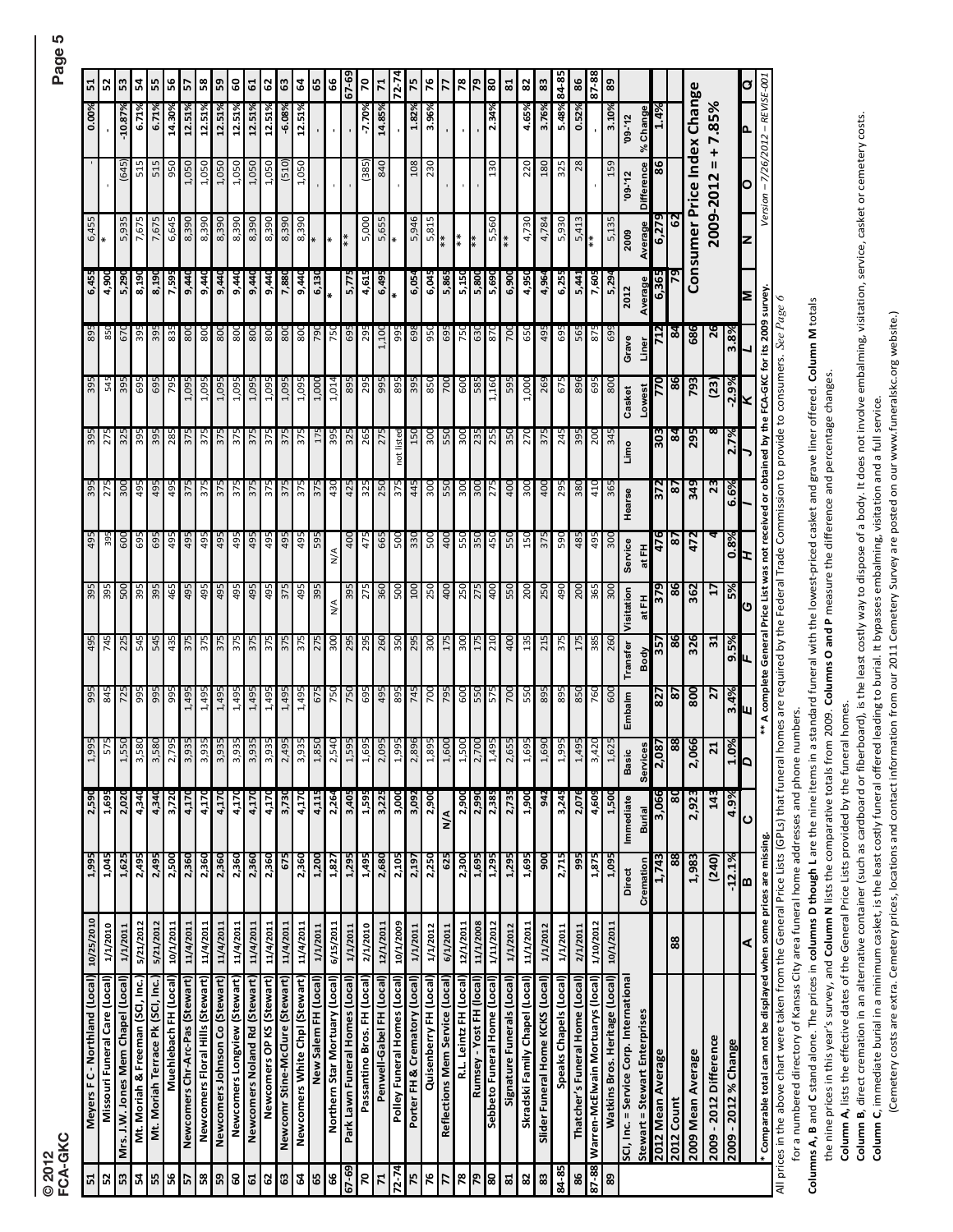### **Funeral Consumers Alliance of Greater Kansas City 2012 Funeral Home Directory**

1 Alden-Harrington, 214 Oak, Bonner Springs, KS, 913-422-4074 2 Amos Family, 10901 Johnson Dr., Shawnee, KS, 913-631-5566 47 McGilley Midtown, 20 W. Linwood Blvd, KC MO, 816-753-6200 3 Belden-Larkin, 707 S. 6th St., Leavenworth, KS, 913-682-2820 48 McGilley & Sheil, 11924 E. 47th St., K.C., MO, 816-353-6555 4 Bross & Spidle, 217 W. Broadwy, Excelsior Sprgs, MO, 816-630-3131. 49 McGilley State Line, 12301 State Line, K.C. MO, 816-942-6180 5 Bruce, 106 S. Center, Gardner, KS, 913-856-7111 6 [10] SO Meyers, 1600 West Main, Blue Springs, MO, 816-229-3276 6 Bruce, 712 S. Webster, Spring Hill, KS, 913-592-2244 51 Neyers Northland, 401 Main, Parkville, MO, 816-741-0251 8 Cashatt Fam, 7516 NW Prairie View, PlatteWds MO 816-587-8200 53 Mrs. J. W. Jones, 703 N. 10th St., K.C., KS, 913-321-0253 11 Chapel of Memories, 3000 E. Valor Dr., Grain Valy, MO 816-463-4030 56 Muehlebach, 6800 Troost, K.C., MO, 816-444-2060 12 Charter Blue Ridge, 5000 Blue Ridge Cutoff, K.C. MO, 816-921-5555 57 Newcomrs Chur-Arch-Pasl, 119 E Franklin Liberty MO 816-781-2000 13 Charter KS, 10250 Shawnee Mn Pkwy Shawnee, KS, 816-921-5555 58 Newcom Floral Hill FH, 7000 Blue Ridge, K.C., MO, 816-353-1218 14 Charter Northland, 77 E. 72nd St., Gladstone, MO, 816-921-5555 58 1890 100. F Chapel, 11200 Metcalf., OP, KS, 913-451-1860 15 Charter Sunset, 16731 Springdale Rd., Leavenw., KS, 913-682-5400 60 Newcomers Longview, 12700 Raytown, KC, MO, 816-761-6272 16 Church Funeral Asso, 5845 Horton, Mission, KS, 913-789-9600 61 Newcomers Noland Rd, 509 S Noland Rd, indep, MO, 816-252-8900 17 Cremation Center of KC 4926 Johnson Dr, Mission, KS 913-384-5566 6 62 Newcomrs O.P., 8201 Metcalf, Overland Park, KS, 913-648-6224 18 Cremation Soc. of KS/MO, 8837 Roe, Prairie Village, KS 913-383-9888 63 Newcomrs Stine & McClure, 3235 Gilham, K.C., MO, 816-931-7777 19 Cremation Soc. of KS/MO, 5561 NW Barry Rd., KC, MO, 816-822-9888 64 Newcom White Chp, 6600 NE Antioch Gladstone MO 816- 452-8419 20 Cullen FH, 612 W. Foxwood Drive, Raymore, MO, 816-322-5278 65 New Salem FH, 1823 N. Blue Mills Rd, Indep., MO, 816-796-8600 21 Davis Funeral Chap, 531 Shawnee, Leavenworth KS, 913-682-5523 66 Northern Star Mortuary, 5029 Leavenwth Rd. KC KS, 913-400-3766 23 Eley & Sons, 4707 E. Truman Rd., K.C. MO, 816-924-8700 68 Park Lawn FH - Liberty, 1640 N. St-Rt 291, Liberty, MO 816-781-8228 24 Elite Funeral Cha, 11525 Blue Ridge Blvd, K.C. MO, 816-765-0141 69 Park Lawn FH - Lathrop, 901 Clinton St, Lathrop, MO 816-740-4658 25 Fry, Bross & Spidle, 208 S. Jefferson, Kearney, MO, 816-628-4411 70 Passantino Bros FH, 2117 Independence Blvd, KC, MO, 816-471-2844 26 FuneralCtrKC.Com, 10913 Johnson Dr, Shawnee, KS 913-667-2952 71 Penwell-Gabel FH, 14275 Blackbob Rd, Olathe, KS, 913-768-6777 27 George F. Porter & Sons, 1835 Minn. Ave., K.C., KS, 913-621-6400 72 Polley FH, 5951 Hwy 10, Excelsior Springs MO, 816-630-3388 28 Heartland Crem Soc., 6113 Blue Rdg, Raytown, MO, 816-313-1677 73 Polley FH, 214 N Pennsylvania Ave, Lawson, MO, 816-580-7704 29 Heartland Crem Soc, 7700 Shawnee Mn Pkwy, OP, KS 913-789-8998 74 Polley FH, 122 N.W. Main St., Richmond, MO, 816-776-2255 30 Hidden Valley FH, 925 E. 92 Hwy, Kearney, MO 816-903-8888 75 Porter FH, 8535 Monrovia, Lenexa, KS, 913-438-6444 31 Highland Pk FH/Crematy, 41st & State Ave., KC KS, 913-371-0699 76 Quisenberry FH, 604 E. 4th St., Tonganoxie, KS, 913-845-2740 32 Hixson-Klein FH, 104 Church St, Smithville, MO 816-532-9212 77 Reflections Mem, 14 Westport Rd, KC MO 816-561-1312 33 Joseph A Butler & Son, 19th & Minn. Ave., K.C. KS, 913-371-7000 78 R.L. Leintz FH, 4701 10th Ave, Leavenworth, KS 913-351-0200<br>34 KC Funeral Dirs, 4880 Shawnee Dr, KC KS 913-262-6310 79 Rumsey-Yost FH, 601 I 34 KC Funeral Dirs, 4880 Shawnee Dr, KC KS 913-262-6310 79 Rumsey-Yost FH, 601 Indiana St, Lawrence, KS 785-843-5111 35 Langford FH, 115 SW 3rd St, Lee's Summit, MO 816-524-3700 80 Sebbeto Funeral Hm, 901 E. 5th , K.C., MO, 816-221-4400 36 Lawrence A. Jones, 1800 E. Linwood Blvd., K.C., MO, 816-921-1800 81 Signature, 8019 State Line Rd, KC MO 816-214-5174 37 Lawrence A. Jones, 2065 N. 5th St., K.C., KS, 913-371-2823 82 Skradski Family Chapel, 340 N. 6th, KC, KS, 913-371-1404 38 Lawrence Chapel Oaks, 3821 W. 6th, Lawrence, KS 785-841-3822 83 Slider FH, 1734 Washington Blvd., K.C. KS, 913-573-2020 39 Louis Memorial, 6830 Troost Ave., K.C., MO, 816-361-5211 84 Speaks Buckner, 300 Adams, Buckner, MO, 816-650-5555 41 Mary Butler Meyers, 6300 Parallel Pkwy., K.C. KS, 913-334-6300 86 Thatcher's FH, 1520 N. 5th , K.C., KS, 913-321-1211 44 McGilley & George, 611 Chestnut, Belton, MO, 816-322-2995 89 Watkins Heritage, 4000 Cleaver II Blvd., KC, MO, 816-861-3030 45 McGilley & George, 12913 Grandview Rd Grandv MO 816-966-0250 7 Carson-Speaks Midtn, 1501 W. Lexington, Indep., MO 816-252-7900 10 Chapel Hill-Butler FH, 701 N. 94th St., K.C. KS, 913-334-3366 22 Duane E. Harvey, 9100 Blue Ridge Blvd., K.C. MO, 816-763-9100 40 Maple Hill Funeral H, 3300 Shawnee Dr., K.C., KS, 913-831-3345 42 McGilley Antioch, 3325 N.E. Vivion Rd., K.C. MO, 816-453-7700 43 McGilley & Frye, 105 E. Loula, Olathe, KS, 913-782-0582

52 Missouri Funeral Care, 6113 Blue Ridge, Raytown, MO, 816-353-1700 9 Cedar Crest, 35665 Lexington Ave., De Soto, KS, 913-583-1002 54 Mt. Moriah & Freeman, 10507 Holmes, K.C., MO, 816-942-2004 55 Mt. Moriah Terrace Park, 801 N.W. 108th , K.C., MO, 816-734-5500 67 Park Lawn Funeral Hm, 8251 Hillcrest Rd., K.C., MO, 816-523-1234 85 Speaks Suburban, 18020 E. 39th, Indep., MO, 816-373-3600 87 Warren-McElwain, 1003 John Wms Dr, Eudora, KS 785-542-3030 88 Warren-McElwain, 120 W 13th St, Lawrence, KS 785-843-1120 46 McGilley & Hoge, 8024 Santa Fe Dr., OP KS, 913-642-3565

Most funeral homes offer funeral packages, but the Federal Trade Commission's Funeral Rule requires itemized prices for easy comparison and to permit customers to choose only the goods and services they want. For more information about the Funeral Rule, see the FTC brochure "Paying final respects: Your rights when buying funeral goods and services." On the FTC's web site, www.ftc.gov/bcp/edu/pubs/consumer/products/pro26.shtm. Problems related to the FTC's Funeral Rule should be reported to the state board that regulates funeral homes and/or the Federal Trade Commission. Complaint forms are on the web sites. You will be helping future families by speaking up:

**Missouri:** The Missouri Board of Embalmers and Funeral Directors (573) 751-0813. E-mail: embalm@pr.mo.gov.

*Email: boma1@ksbma.ks.gov. Web site: www.accesskansas.org/ksbma.* **Kansas:** Kansas State Board of Mortuary Arts (785) 296-3980.

*Mailed complaints can be sent to: FTC Consumer Response Center 600 Pennsylvania Avenue NW Federal Trade Commission: (877) 382-4357 Federal Trade Commission: (877) 382-4357 Email: boma1@ksbma.ks.gov. Web site: www.accesskansas.org/ksbma.*

*E-mail: embalm@pr.mo.gov. Web site: www.pr.mo.gov/embalmers.asp*

*Web site: www.ftc.gov*

*Washington, DC 20580 Version 7/24/2012 Mailed complaints can be sent to: FTC Consumer Response Center*

## $F$ uneral Consumers Alliance of Greater Kansas City  $\parallel$  Page 6

*600 Pennsylvania Avenue NW*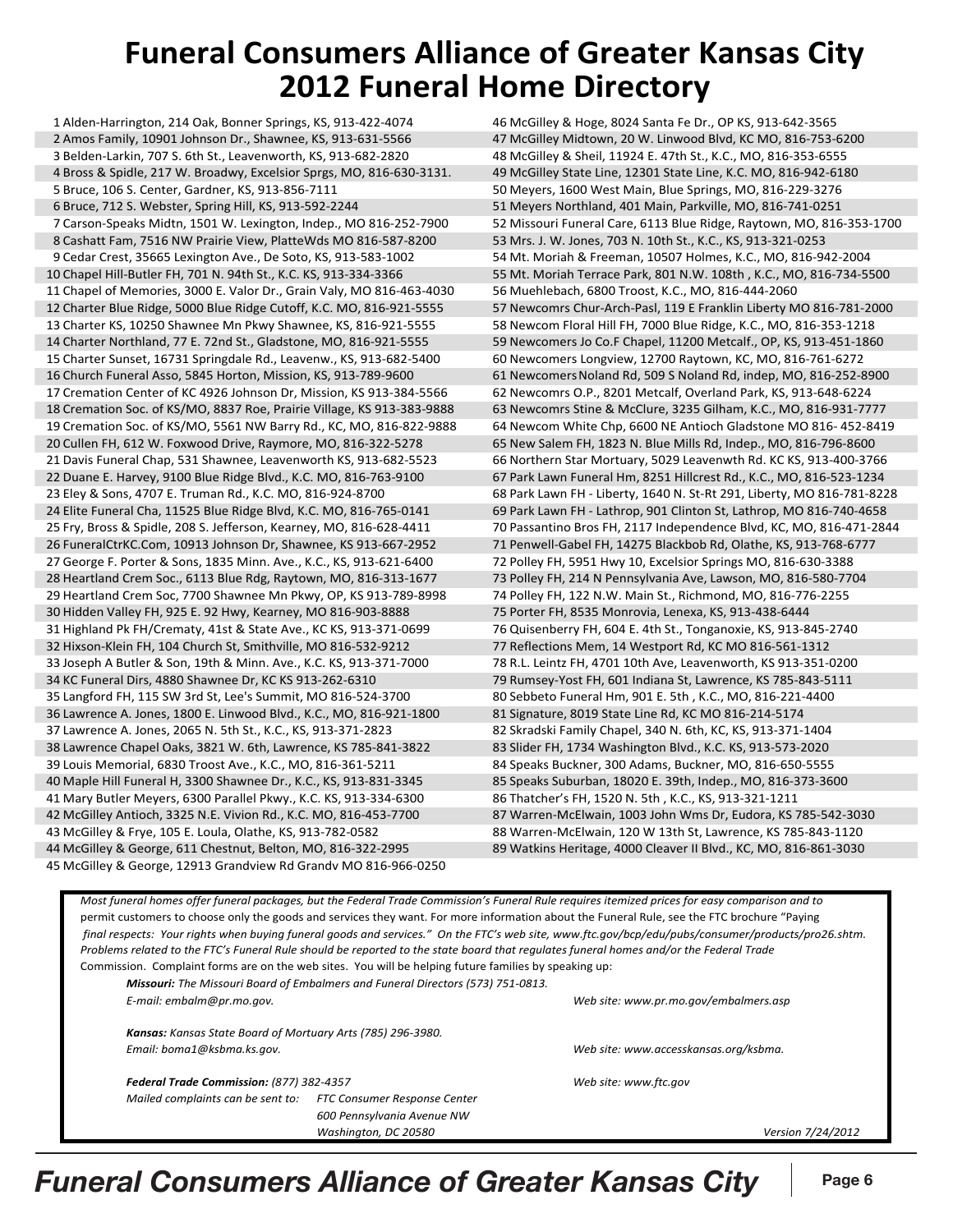## **So many options around funerals**

*By Marci Michnick, MSW FCA-GKC Board Member*

A year ago I had never heard of the Funeral Consumers Alliance; this past June I attended the biennial national

conference in Tucson. Unlike most conferences where my eyes glaze over and my brain turns to mush, I remained enthusiastically engaged the entire time. I had no idea there are so many options around funerals and caring for the dead.

Because I have dealt with the deaths of close family members, including my parents, I thought that made me an expert on funerals. Both Mom and Dad had prepaid for their funerals, picked out their own caskets and cemetery plots, and the only decisions my siblings and I had to make were to choose the clothing they would be buried in and the music played at the services. That hardly makes me an expert. I wonder if my grief would have been less intense if I had been more involved in caring for the bodies of my parents, at least for a few hours, instead of having them whisked away upon their last breath. I'm not sure we would have done things differently, but the most disappointing realization I have now is that I never knew we had options then. If a family has the means and desire for an expensive and elaborate funeral, then by all means do that. But if a simpler, less-expensive approach is desired, loved ones should be able to exercise that option as well.

As a new social worker, I am drawn to FCA's mission of advocating for individuals' values, which aligns so well with the values of my profession. I'm excited to begin spreading the word.

## **Lessons from Tucson meeting**

*By Nancy Petersen, MSW FCA-GKC Board Member & National FCA Board Member*

*Nancy Petersen*

I love to learn. If I could make a living

taking classes I would, but since I haven't figured out how to do that, I take every opportunity to go to conferences, classes and trainings. One of my favorite conferences is the FCA conference held every two years. I meet wonderful advocates and people interested in our mission and sit in classes taught by wise people who are doing great work all over the country. I feel rejuvenated and more determined to come back to Kansas City and share what I've learned and better educate the public in presentations, panels and oneon-one. It's great.

Then there was this year… I taught a few of the breakout sessions so I was somewhat limited in the talks I could attend. The speakers I was most impressed by were those who have very little affiliation with FCA.

Randy Gardner is a funeral director from Vermont. He is an honest, caring man who owns a funeral home with exceptionally transparent pricing and who has an appreciation for FCA's mission to help inform consumers. He also helps us better understand things from a funeral director's perspective. Randy said this: "Keep up with the times. Get involved in social media. Stop using regular mail as your primary means of communication. Recognize that times are changing and change with them. Don't get left behind. Information is traveling down different paths and if

Continued on Page 8

# **Funeral prices beat inflation**

Continued from Page 1

Newcomer's, for example, significantly dropped the price of a direct cremation at its Stine & McClure Chapel on Gillham Plaza. Indicative of how much profit padding there is in direct cremations, in March 2011, Stine & McClure cut its direct cremation price to \$675. *It had been more than \$2,000.* Newcomer's made that move after Marts Memorial Services, a midtown operation

that offered the area's lowest direct cremation price, went out of business.

At all other Newcomer's locations, the price of a direct cremation is now \$2,360, up \$120 from 2009.

Jim Hawkins, manager of the



*Marci Michnick*

*Jim Fitzpatrick (left) led three new FCA-GKC board members in the task of collecting data for the price survey. The others are Frank Cockrell (center), Lyle Van Vleet (right) and Marci Michnick (above left). The survey is posted on our website, funeralskc.org. Contact Jim with questions at (816) 361-1303 or e-mail him at jim.fitzpatrick06@gmail.com.*

> Cremation Center of Kansas City, based in Roeland Park, said the number of cremations in the Kansas City area has more than doubled since he got into the business 10 years ago. He estimated that the cremation rate is now about 40 percent in the Kansas

City area. The Cremation Center's price for direct cremation is \$895.

The rise in the percentage of cremations has put a significant dent in the "traditional funeral business," he said, adding that funeral homes that have not adjusted to the cremation trend "are not only losing traditional business but they're losing the cremation business to folks like us."

The Amos Family Funeral Home in Shawnee opened the Cremation Center in early 2010, and Hawkins said business has been much

higher than expected from the start. During its nearly 2 ½ years in business, he said, the Cremation Center has done about 600 cremations, or about one per business day.

⌘⌘⌘

### *Funeral Consumers Alliance of Greater Kansas City* | Page 7